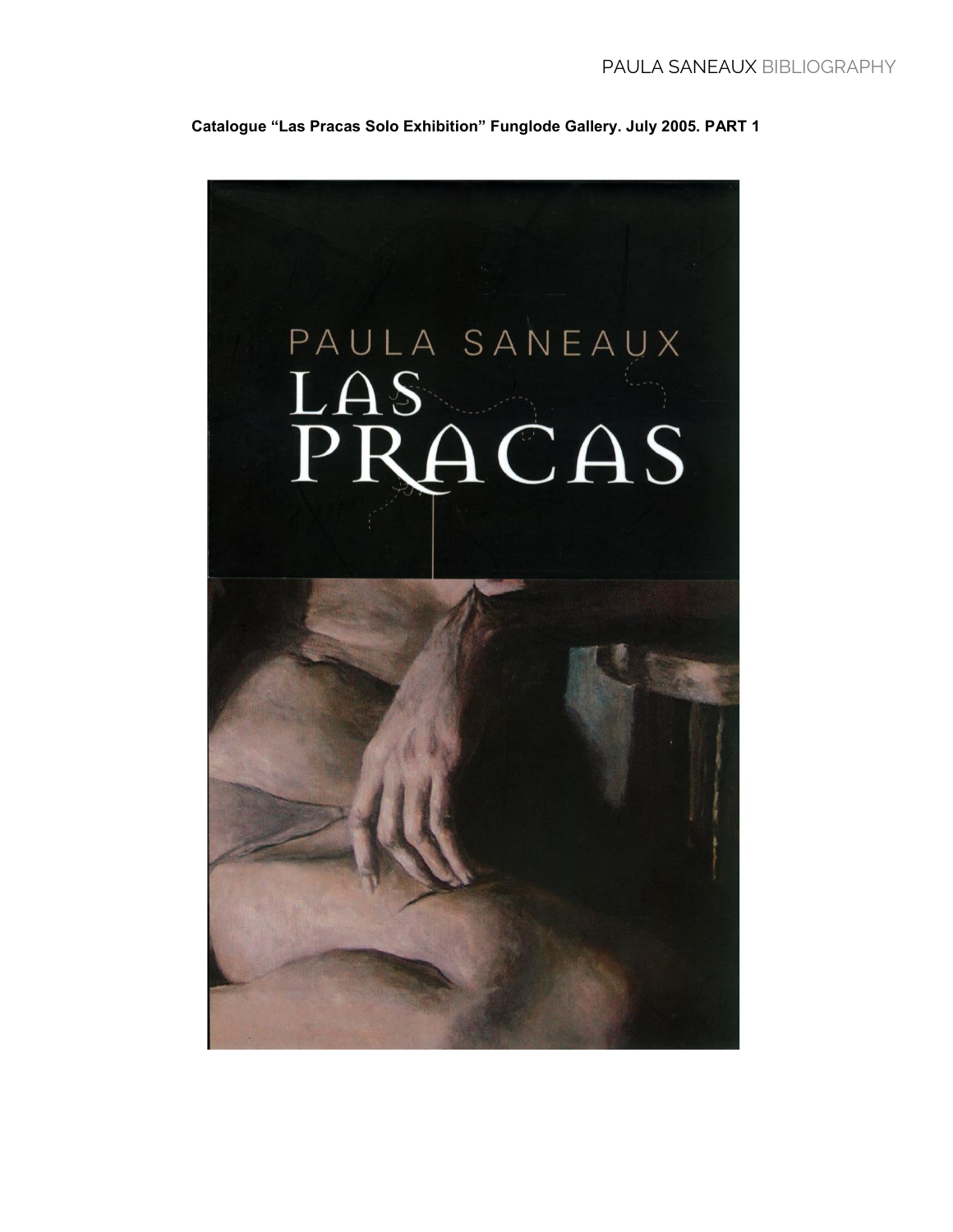#### **Catalogue "Las Pracas Solo Exhibition" Funglode Gallery. July 2005. PART 2**

# HILAR SU DESTINO ES LO QUE HACEII; ELLAS SON LA MISMA... Y EXISTEI... EILA İMAGİNACİÓN.

"Compuesta de los extremos dramáticos de luz y sombra, la iluminación tenebrista que forma el ambiente de las pinturas de Paula Saneaux produce una obra oscura que indiscutiblemente tiene la capacidad de iluminar. Impecablemente terminados con una técnica tradicional, sus cuadros, sin embargo, están firmemente planteados en el vocabulario del arte contemporáneo. Paula tiene la capacidad de presentar temas que son íntimamente personales y a la vez comunicar a un nivel universal que toca al observador con una precisión psicológica y una carga emocional que se siente profundamente. Sus obras tienen una magia hipnotizante que nos deja ver que de la penumbra más oscura siempre radia una luz brillante."

Raúl Miyar Jefe de Dept. Bellas Artes,<br>Escuela de Diseño Altos de Chavón

### **COCTEL DE APERTURA** Jueves 14 de julio 2005 a las 7 de la noche

Fundación Global Democracia y Desarrollo (FUNGLODE) Calle Capitán Eugenio de Marchena No. 26. La Esperilla, Santo Domingo, República Dominicana. Tel. (809)685-9966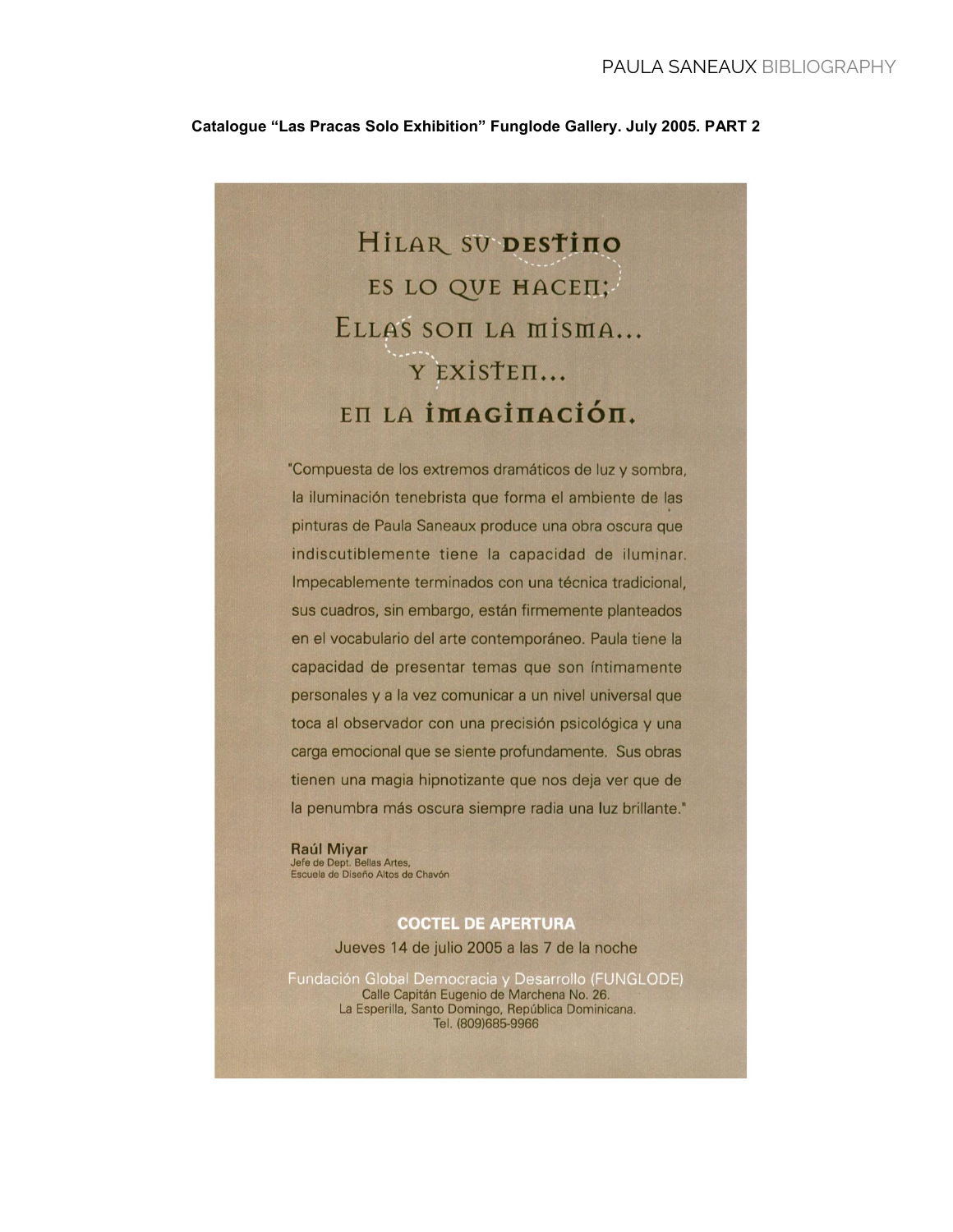#### **Catalogue "Las Pracas Solo Exhibition" Funglode Gallery. July 2005. PART 3**

#### **PAULA SANEAUX**

1981 | Nace en Santo Domingo, República Dominicana. 1999 - 2003 | Estudia Publicidad en Universidad APEC, se gradúa Summa Cum Laude. 2003-2005 | Egresada de Bellas Artes e Ilustración, Summa Cum Laude, de La Escuela de Diseño Altos de Chavón. ACTUALMENTE | Obtuvo una beca para completar su BFA en Fine Arts/Illustration en Parsons School of Design, New York, NY.

#### AGRADECIMIENTOS

AGRADECIMIENTOS<br>Carlos Dore, Miryam López, Zaidy, Ezequiel, Raúl, Titi, Mark,<br>Elías, David, Angelo, Maria Isabel, José Félix, Lillian, Cecilia, Australia,<br>Héctor, Raúl, Papía, T. Fernando, Estela, Carlos, T. Judith, Sandra

A Dios y a mis padres Cristina y Omar.





FUNDACIÓN CENTRO CULTURAL<br>ALTOS DE CHAVÓN